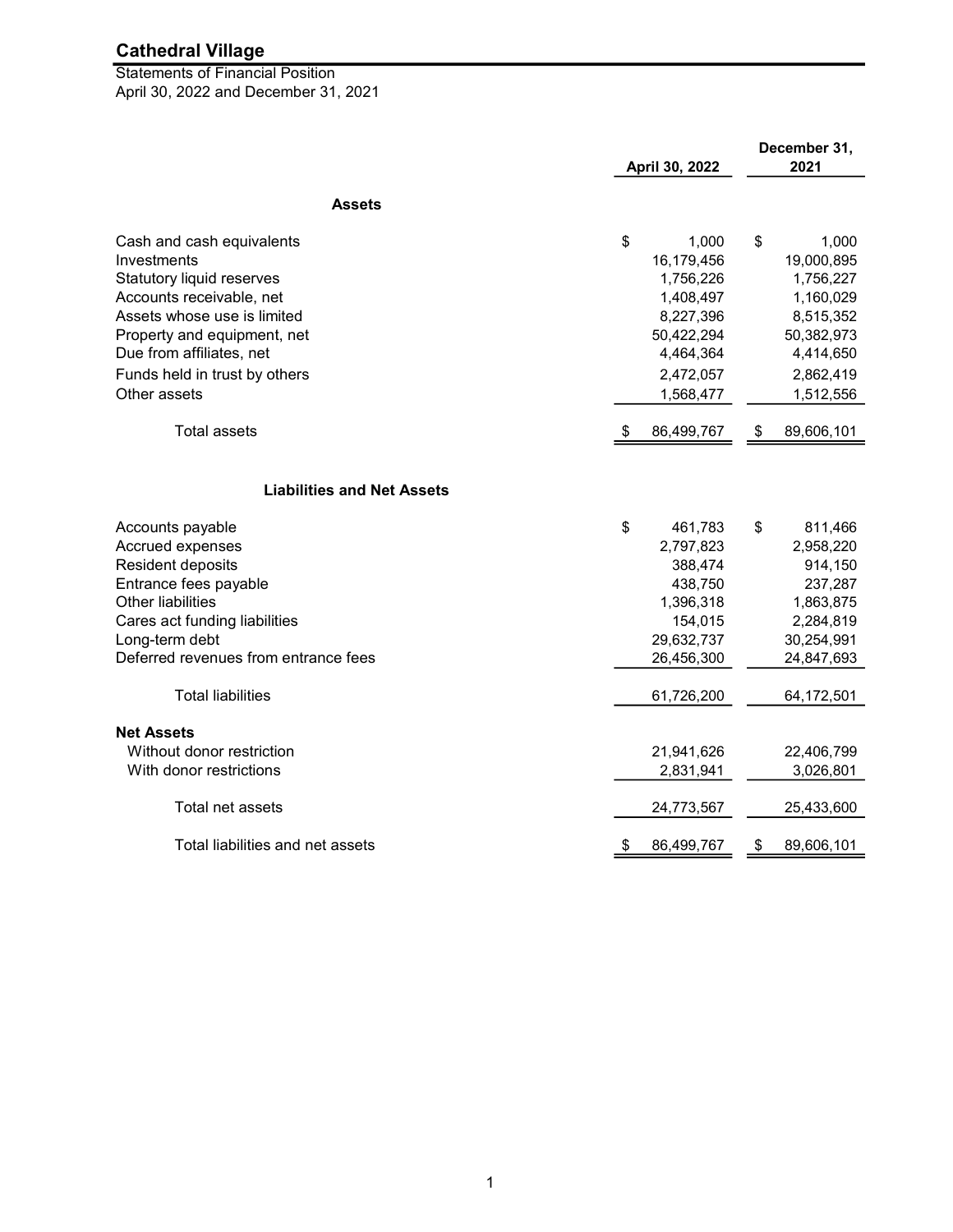#### Statements of Operations and Changes in Net Assets Period ended April 30, 2022 and year ended December 31, 2021

| April 30, 2022                                               |                 | December 31,<br>2021 |
|--------------------------------------------------------------|-----------------|----------------------|
| <b>Net Assets Without Donor Restrictions</b>                 |                 |                      |
| Revenues, gains and other support:                           |                 |                      |
| <b>Resident services:</b>                                    |                 |                      |
| <b>Resident services</b>                                     | \$<br>7,645,963 | \$<br>22,356,575     |
| Amortization of entrance fees                                | 1,142,756       | 4,265,154            |
| Total resident services                                      | 8,788,719       | 26,621,729           |
| Contributions, gifts, grants and bequests                    | (1,943)         | (103, 711)           |
| Other revenues                                               | 64,600          | 50,519               |
| Government grants                                            | 2,000,000       | 1,945,800            |
| Government stimulus                                          |                 | 307,690              |
| Net assets released from restrictions                        | 7,600           | 20,094               |
| Total operating revenues and other support                   | 10,858,976      | 28,842,121           |
| Expenses:                                                    |                 |                      |
| Nursing services                                             | 1,822,360       | 5,456,666            |
| Rehabilitation                                               | 248,750         | 772,865              |
| Recreation and special services                              | 134,196         | 453,508              |
| Pharmacy                                                     | 26,435          | 131,552              |
| Social services                                              | 44,254          | 132,746              |
| Physician services                                           | 114,680         | 344,406              |
| <b>Food Services</b>                                         | 1,188,596       | 4,089,068            |
| Building operations and maintenance                          | 1,391,338       | 4,544,864            |
| Housekeeping                                                 | 206,506         | 610,482              |
| Laundry and linen                                            | 47,880          | 168,987              |
| General and administrative                                   | 1,163,549       | 3,588,801            |
| Employee benefits                                            | 334,608         | 1,084,831            |
| Interest                                                     | 250,002         | 826,410              |
| Depreciation                                                 | 1,615,376       | 4,662,571            |
| Amortization                                                 | 94,200          | 282,601              |
| Fundraising                                                  | 27,184          | 159,878              |
|                                                              |                 |                      |
| Total expenses                                               | 8,709,914       | 27,310,236           |
| Unusual non-recurring expenses - COVID-19                    | 38,792          | 148,681              |
| Operating income before gains                                | 2,110,270       | 1,383,204            |
| Operating income                                             | 2,110,270       | 1,383,204            |
| Other income (loss):                                         |                 |                      |
| Investment income, net of investment expense                 | 90,901          | 597,331              |
| Realized gain on investments                                 | 11,836          | 327,552              |
| Unrealized (loss) gain on investments                        | (2,678,180)     | 1,630,738            |
| Loss on early extinguishment of debt                         |                 | (521, 401)           |
| Total other income (loss)                                    | (2,575,443)     | 2,034,220            |
| Revenues (less than) in excess of expenses                   | (465, 173)      | 3,417,424            |
| (Decrease) increase in net assets without donor restrictions | (465, 173)      | 3,417,424            |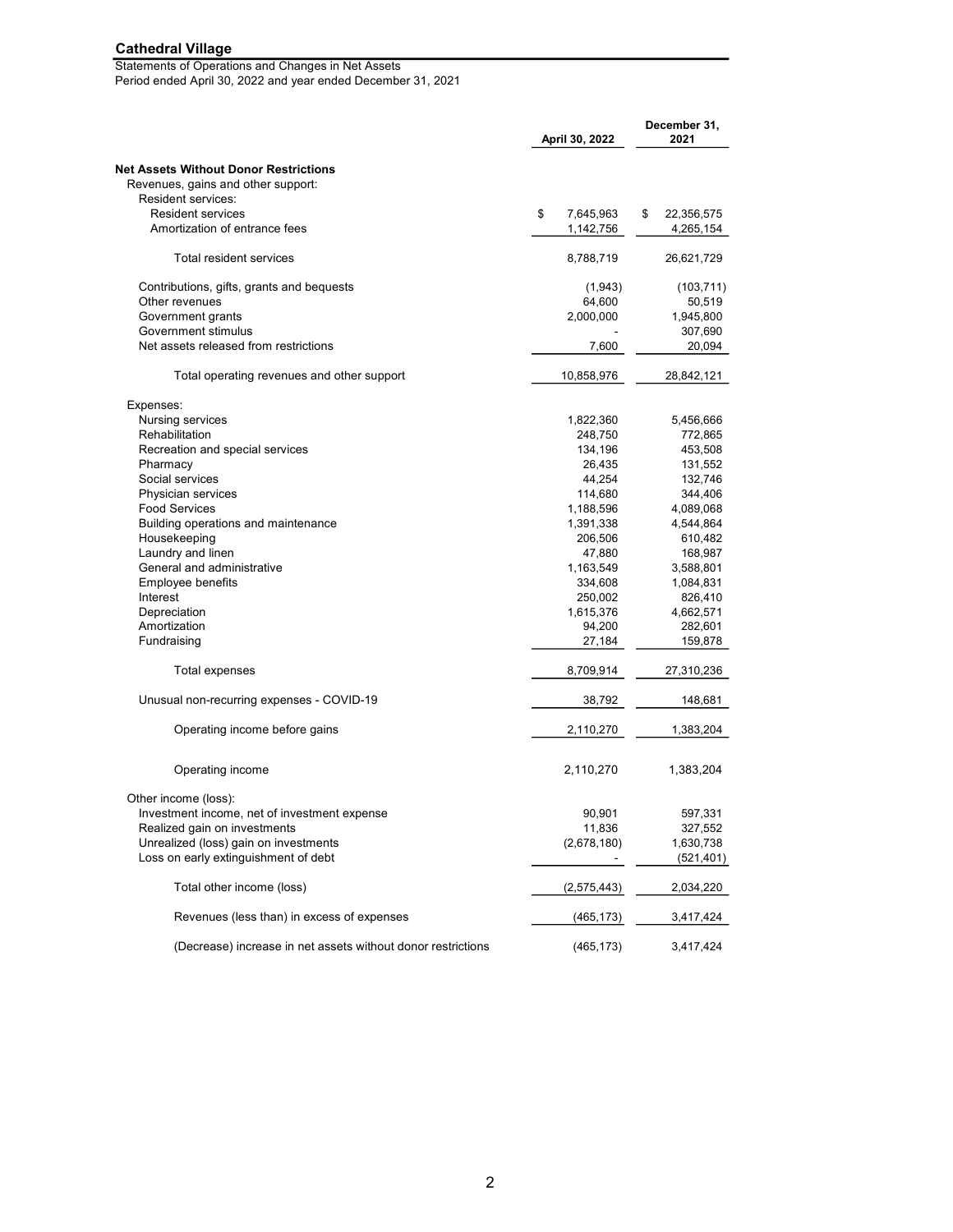Statements of Operations and Changes in Net Assets Period ended April 30, 2022 and year ended December 31, 2021

|                                                                                                                                                                                 | April 30, 2022                    | December 31,<br>2021           |  |
|---------------------------------------------------------------------------------------------------------------------------------------------------------------------------------|-----------------------------------|--------------------------------|--|
| <b>Net Assets With Donor Restrictions</b><br>Contributions, gifts, grants and bequests<br>Investment income, net of investment expense<br>Unrealized (loss) gain on investments | \$<br>202,230<br>873<br>(390,363) | \$<br>187,244<br>48<br>107,127 |  |
| Net assets released from restrictions<br>(Decrease) increase in net assets with<br>donor restrictions                                                                           | (7,600)<br>(194, 860)             | (20, 094)<br>274,325           |  |
| Change in net assets<br><b>Net Assets, Beginning</b>                                                                                                                            | (660, 033)<br>25,433,600          | 3,691,749<br>21,741,851        |  |
| <b>Net Assets, Ending</b>                                                                                                                                                       | 24,773,567<br>\$                  | 25,433,600<br>\$               |  |